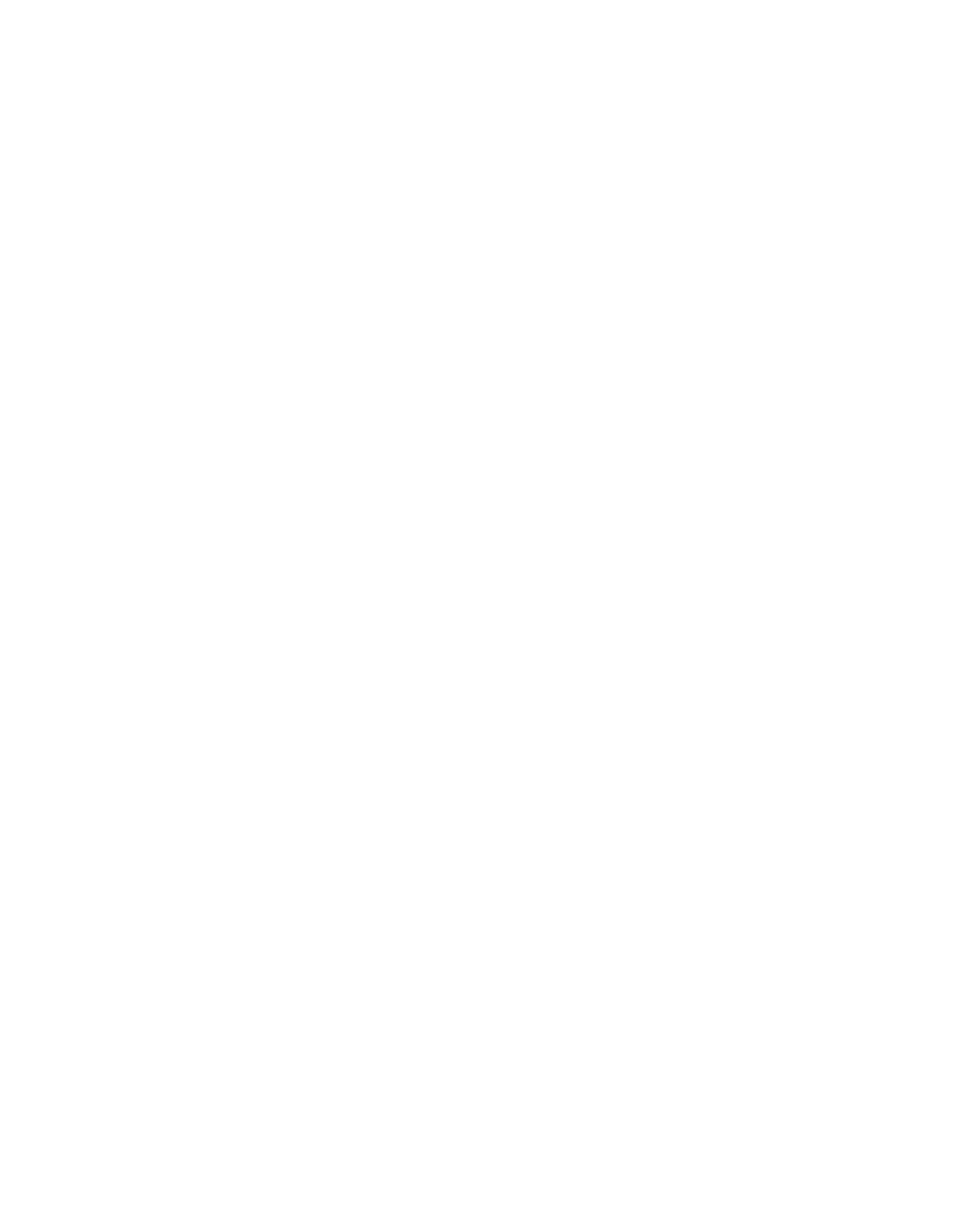### **LAWRENCE TOWNSHIP ADVISORY BOARD MEETING MINUTES 4455 McCoy Street Indianapolis, IN 46226**

| Meeting Date:                            | Tuesday, December 16, 2014                                                            |
|------------------------------------------|---------------------------------------------------------------------------------------|
| Time Called to Order:<br>Time Adjourned: | $6:01$ P.M.<br>$6:43$ P.M.                                                            |
| <b>MEMBERS PRESENT:</b>                  | Mike Healy, Emmajean Hines, Fred Freeman, Jesse Dotson, Dino Batalis,<br>Tony Widgery |
| TRUSTEE:                                 | <b>Russell Brown</b>                                                                  |

OTHER ELECTED OFFICIALS PRESENT: Judge Clark Rehme, Constable Terry Burns

Meeting Called to Order:

Ms. Hines called the Lawrence Township Board meeting to order on Tuesday, December 16, 2014, at 6:01 P.M. She stated that there was a quorum present and asked Mr. Jesse Dotson to lead the Pledge of Allegiance.

Agenda:

**1. Approval of minutes from October 21, 2014 meeting of the Lawrence Township Advisory Board** Mr. Freeman moved a motion to approve the minutes from the October 21, 2014 meeting of the Lawrence Township Advisory Board. Mr. Widgery seconded. Motion agreed to 6-0.

#### **2. Resolution 2014-08 Adoption of 2015 Holiday Schedule**

Mr. Healy made a motion to approve the holiday schedule for 2015. Mr. Freeman seconded. Motion was approved 6-0.

#### **3. Resolution 2014-09 Changes to the Employee Handbook**

Trustee Brown said that there were four changes being made to the handbook. Three of the changes had to do with the Township moving to a high-deductible plan with a health savings account. The other has to with benefit leave payout to employees who were involuntarily terminated. The township will be providing deposits into the health savings account twice a year for in the amount of \$1,300 for single coverage and \$2,600 for a family. Mr. Freeman made a motion to approve the resolution. Mr. Healy seconded. Motion was adopted 6-0.

#### **4. Resolution 2014-10 Transfer of Funds to Rainy Day**

Trustee Brown said the resolution would transfer money to the rainy day fund out of township assistance. The Township is entitled to transfer up to 10 percent of its total budget into rainy day. Due to projects like the food pantry the Township has not transferred that amount. The Township will have approximately \$1.7 million cash on hand between the three funds. Mr. Dotson made a motion to approve the resolution. Mr. Freeman seconded. Motion was adopted 6-0.

#### **5. Resolution 2014-11 Payroll Deduction Fund Transfer**